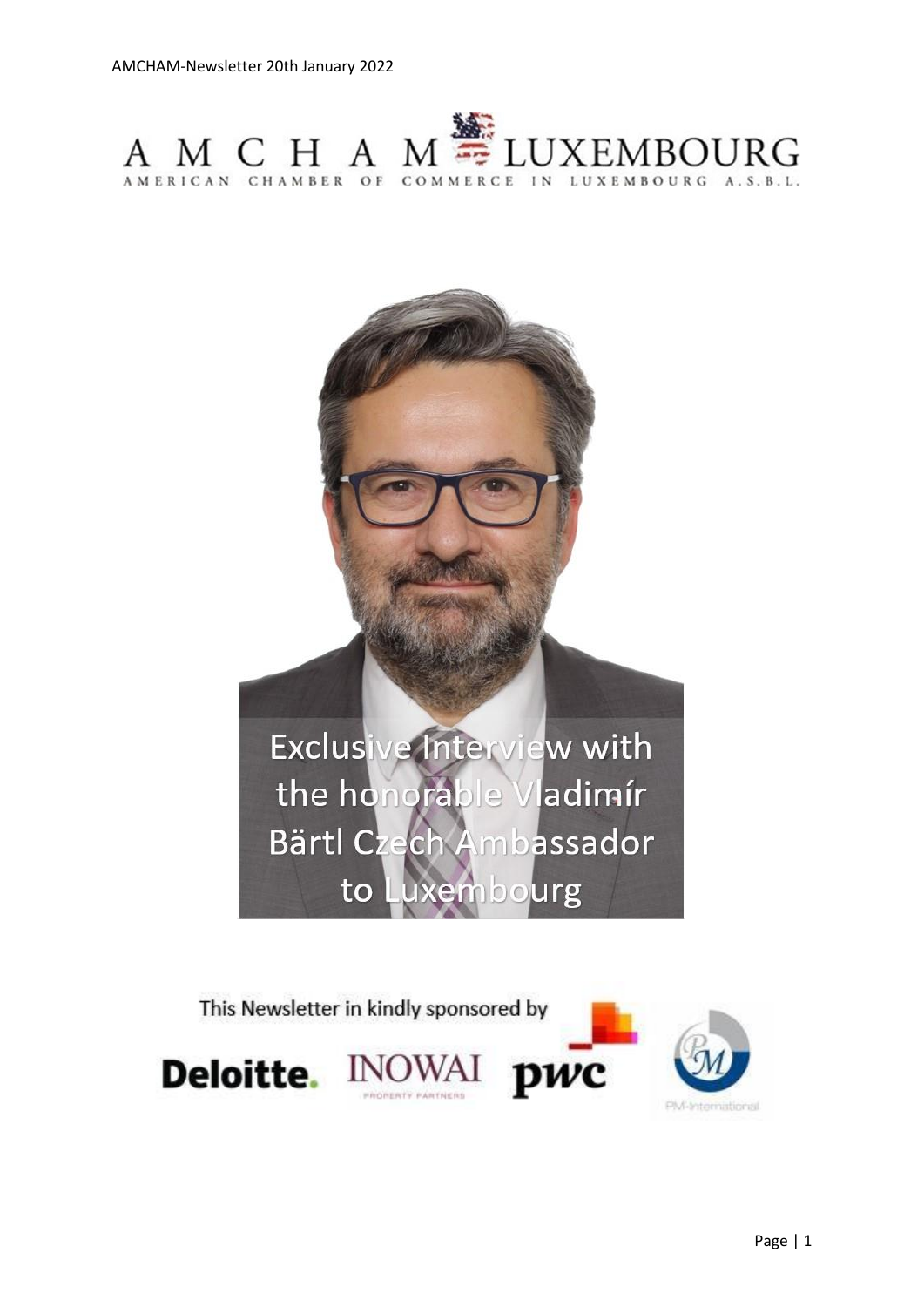

**A Message from our Chairman, Paul Schonenberg**

**Read [here](https://www.amcham.lu/newsletter/17879/)**



**Read our Interview with the honorable Vladimír Bärtl Czech Ambassador to Luxembourg**

**Click [here](https://www.amcham.lu/newsletter/exclusive-interview-with-the-honorable-vladimir-bartl-czech-ambassador-to-luxembourg/)**



## **A year in review: Space, technology, and start-ups**

Journalist Kate Oglesby looks at how the year has passed in the space, technology, and start-up sectors. **Read [more](https://www.luxtimes.lu/en/luxembourg/a-year-in-review-space-technology-and-start-ups-61c3440bde135b9236a4ea1f)**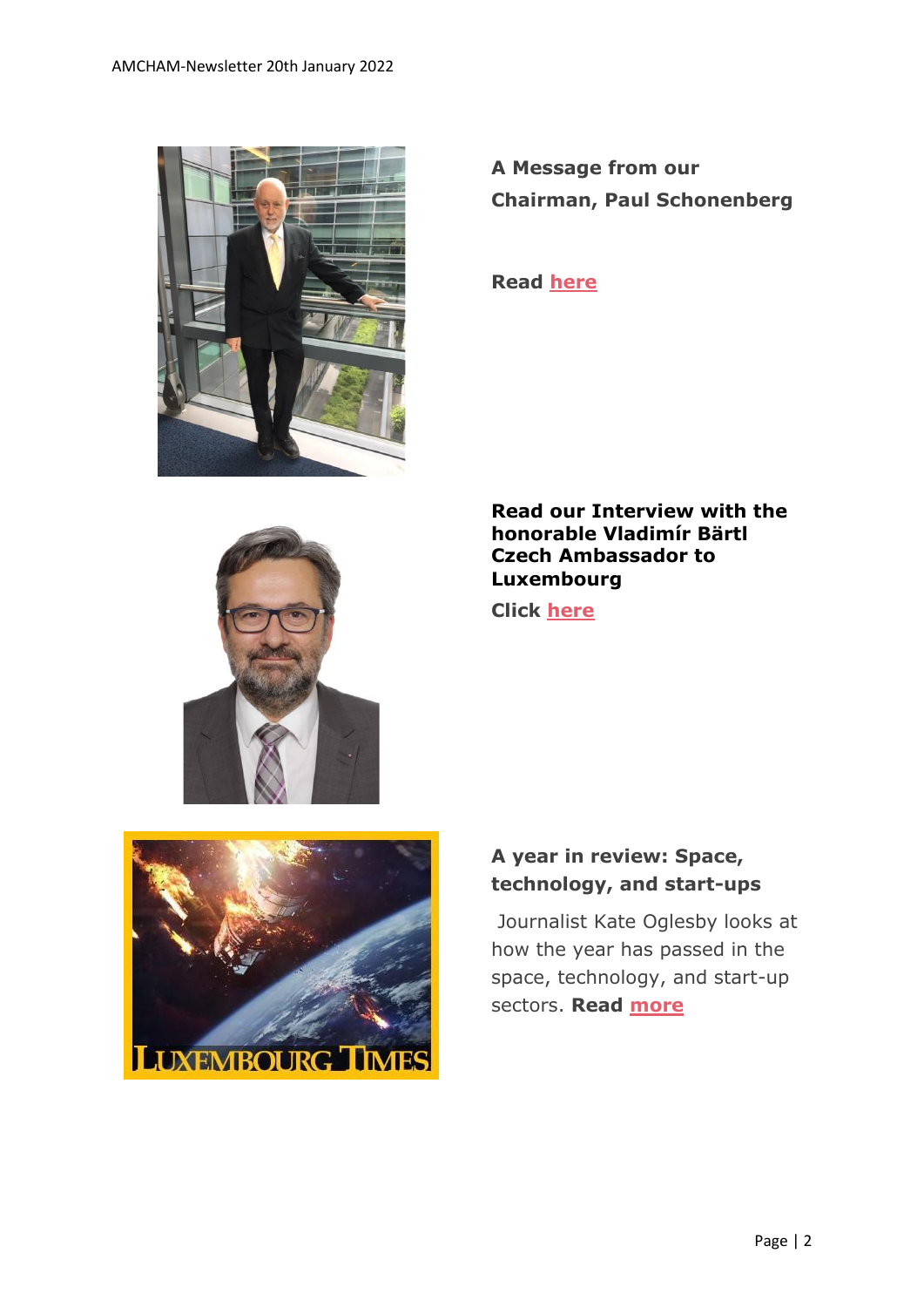









**On 30 November 2021, the AMCHAM Luxembourg Tax Committee** hosted a webcast on the Global Business Tax Update, moderated by Bernard David from Deloitte, AMCHAM Luxembourg Tax Committee Chair.

### **Read [more](https://www.amcham.lu/newsletter/global-business-tax-update/)**

**Read about Amcham EU's** recommendations to the French Presidency **[here](https://mailchi.mp/amchameu/amchams-in-europe-exchange-best-practices-in-belgrade-i-weekly-bulletin-tuesday-22-october-391569?e=5b10911939)**

**PM-International** donates more than 1.5 million Euros for children **Read [here](https://www.amcham.lu/pm-international-donates-more-than-1-5-million-euros-for-children/)**

**Covid check in Companies - a must-read for employers! Read [here](https://www.securex.lu/en/coronavirus-faq/101)**

### **Profiling our AMCHAM Members**

Each week AMCHAM will highlight a few affiliated companies that we are proud to call our members.

### **Click [here](https://www.amcham.lu/newsletter/profiling-our-amcham-members-20-january-2022/)**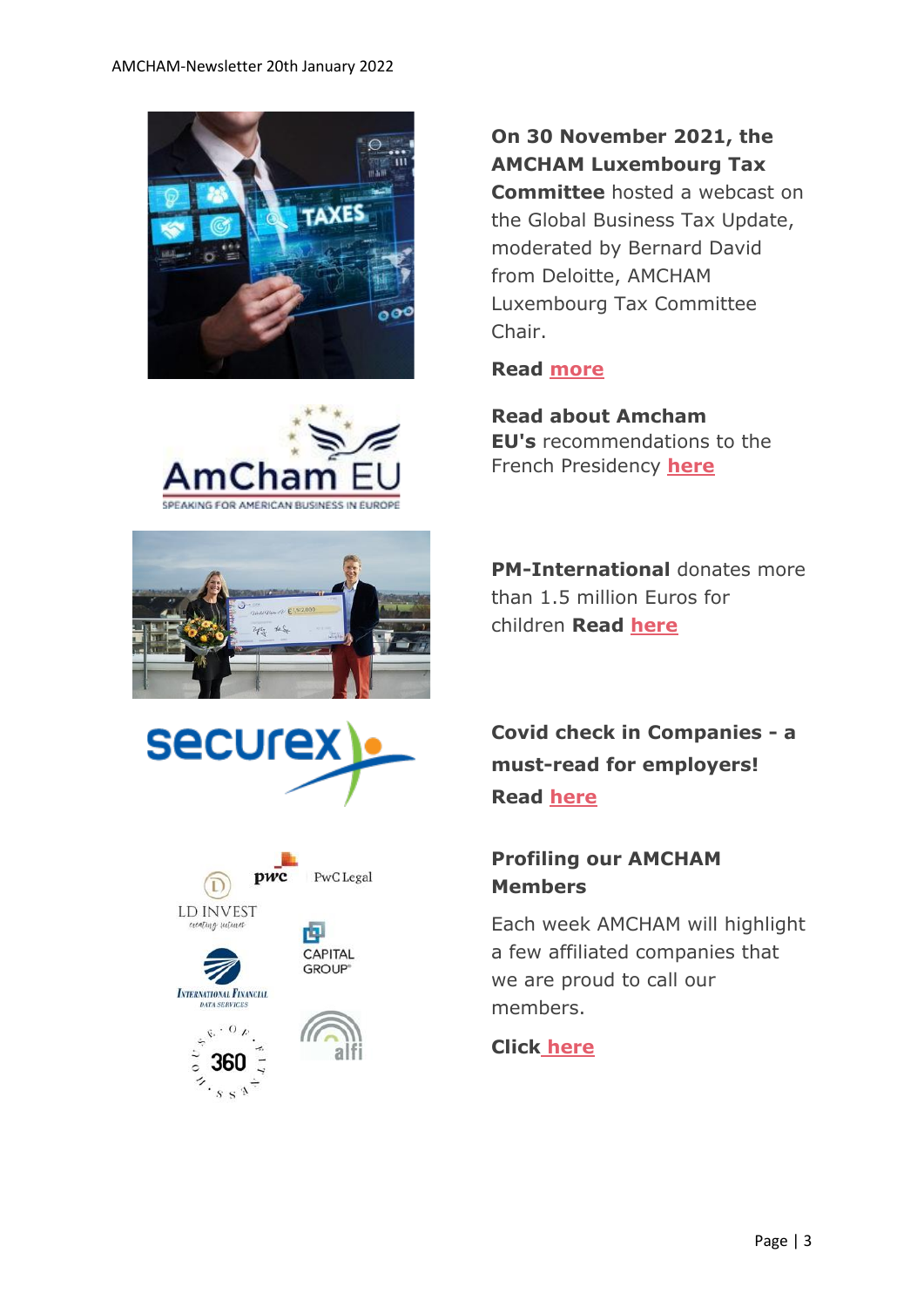

# arendt

**Amcham, Arendt & Medernach, and the LACC New York are delighted to invite you to our webinar "General Trends - EU & International Tax"**

Webinar: 24 January  $\sim$  1 pm **CET**



**AmCham, Vistra and the LACC New York are delighted to invite you to our webinar "Opportunities & Challenges of ESG Regulatory Aspect"**

Webinar: 26 January  $\sim$  6 pm **CET**

**Free registration [here](https://www.amcham.lu/events/opportunities-challenges-of-esg-regulatory-aspects/)**

**Going into our 45th week since the launch of the AmCham Member Benefits club, check out our web page [here](https://www.amcham.lu/amcham-benefits-club/)**

**Want to join the AMBC but you're not a member? Join [here](https://www.amcham.lu/amcham-benefits-club/ambc-card-for-non-members/)**